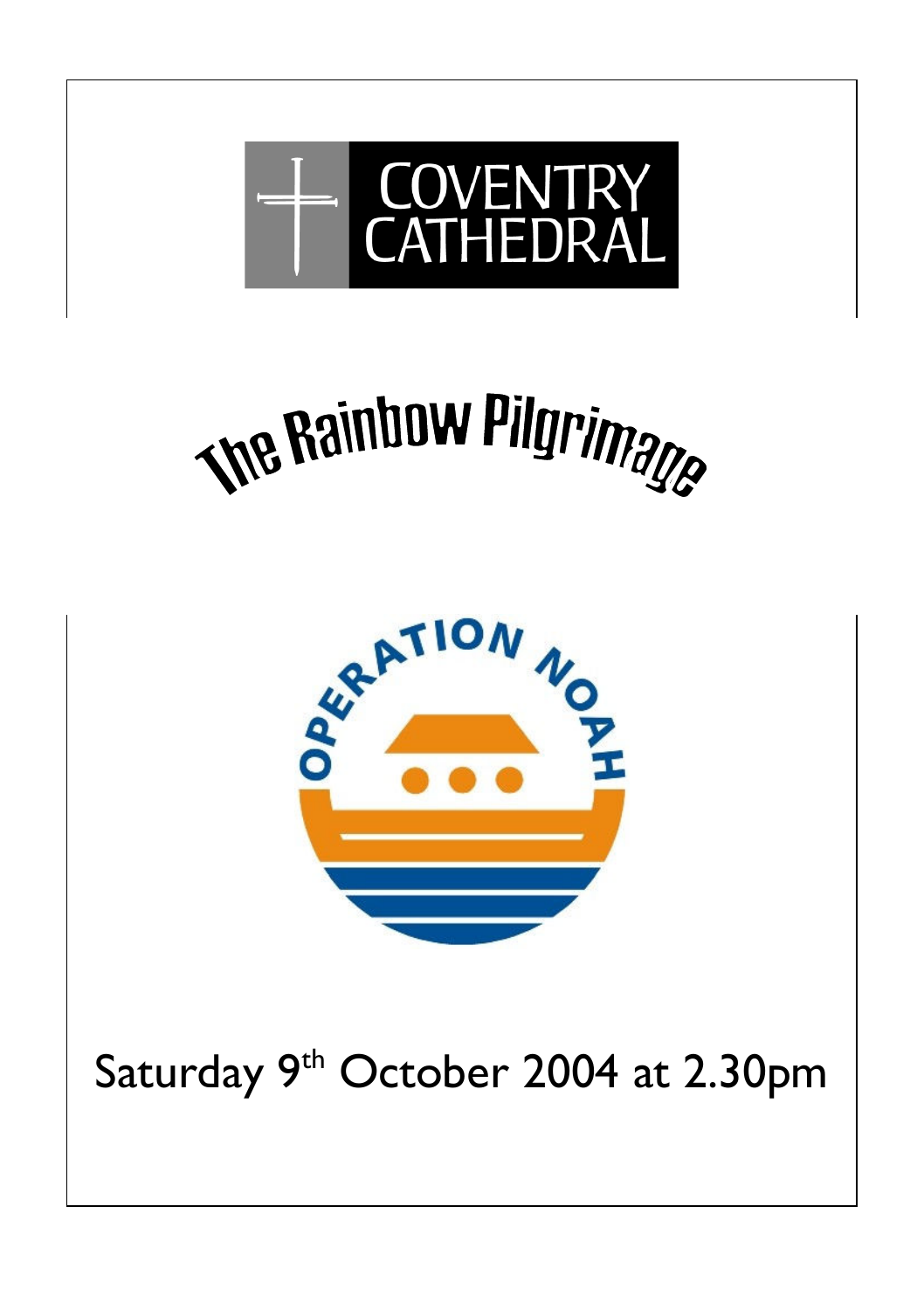**Welcome to Coventry Cathedral**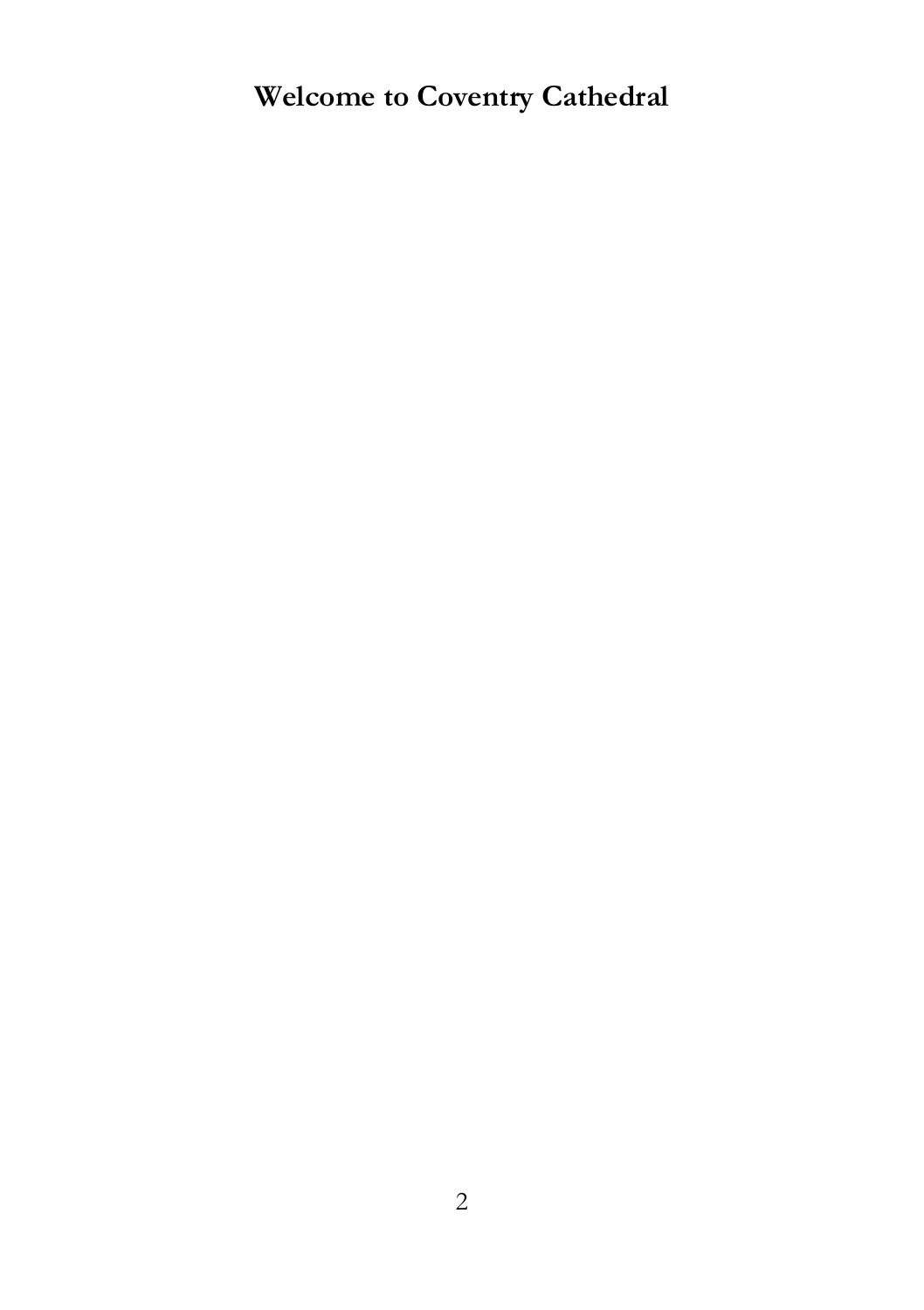#### ORDER OF SERVICE

*The congregation gathers in the Cathedral Ruins for the Litany of Reconciliation.* 

*Following the bombing of the mediaeval Cathedral in 1940, Provost Howard had the words 'Father Forgive' (Luke 23.34) inscribed on the wall behind the Altar of the ruined building. These words are used as the response in the Coventry Litany of Reconciliation, which is prayed in the ruins every Friday at noon, and is used throughout the world by the Community of the Cross of Nails.* 

# **The Litany of Reconciliation**

All have sinned and fallen short of the glory of God.

The hatred which divides nation from nation, race from race, class from class,

# **Father Forgive.**

The covetous desires of people and nations to possess what is not their own,

### **Father Forgive.**

The greed which exploits the work of human hands and lays waste the earth,

# **Father Forgive.**

Our envy of the welfare and happiness of others, **Father Forgive.** 

Our indifference to the plight of the imprisoned, the homeless, the refugee,

### **Father Forgive.**

The lust which dishonours the bodies of men, women and children, **Father Forgive.** 

The pride which leads us to trust in ourselves and not in God, **Father Forgive.**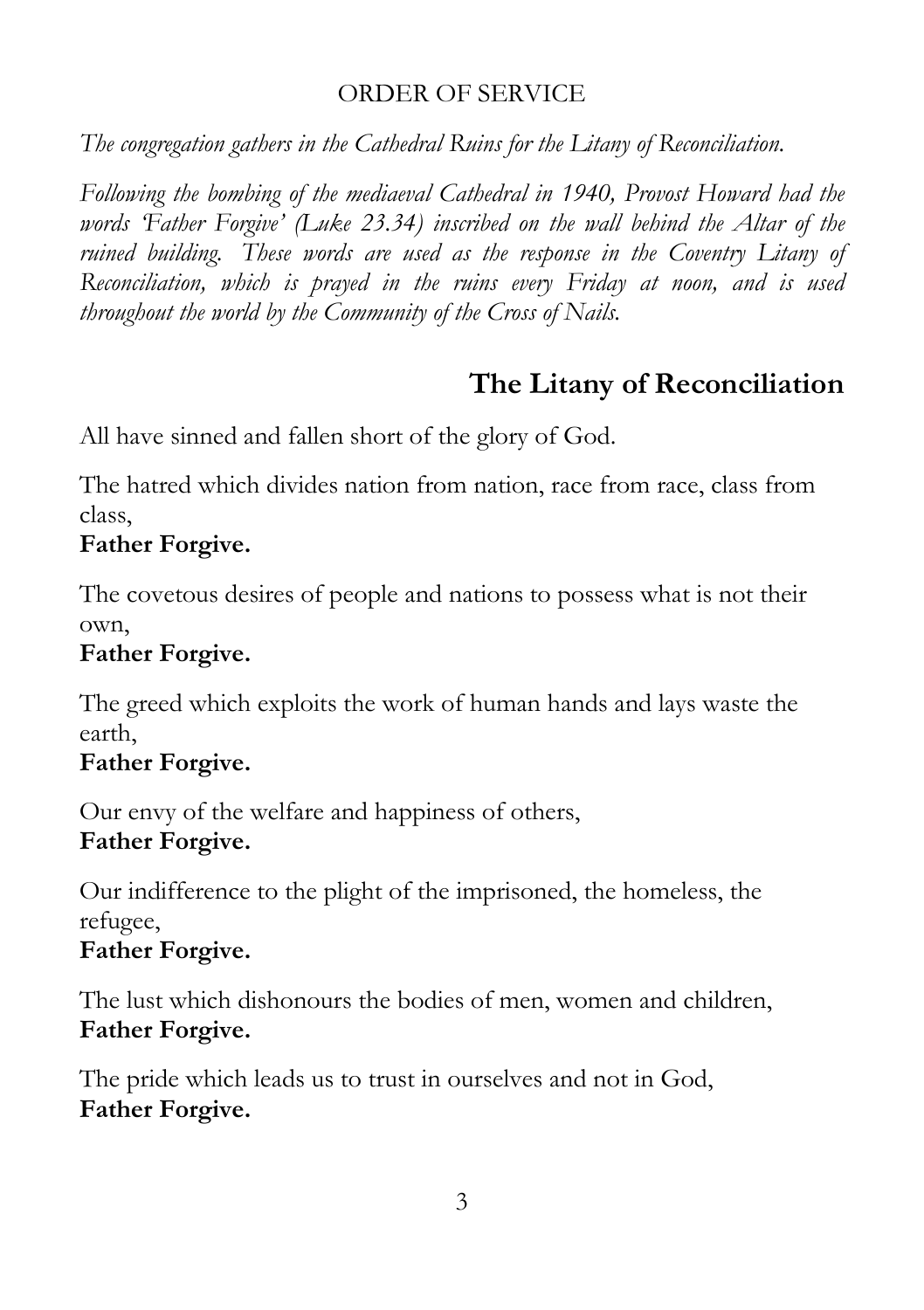*The congregation keep two minutes silence for victims of climate change.* 

Be kind to one another, tender-hearted, forgiving one another, as God in Christ forgave you.

*The procession then moves into the new Cathedral during which the children sing the following song from 'Captain Noah and his Floating Zoo'.* 

## **Song**

The Lord looked down on the earth and it made him sad It should have been good what I made but it turned out bad There's nothing but sinning, wickedness and violence there Remind me to wash mankind right out of my hair

I'm gonna make it rain and rain and rain and rain and rain I'm gonna make it rain and rain and rain and rain again For forty days and forty nights 'Cos I'm sorry I said: "Let there be light!" Rain and rain and rain and rain and rain!

I'm gonna make it rain and rain and rain and rain and rain For forty days and nights of rain I'm gonna wash those sinners down the drain!

Rain and rain and rain and rain and rain

*The congregation gather in the shape of a rainbow at the West End, facing into the building. When the songs are finished, Canon Adrian Daffern, Precentor of Coventry, welcomes everybody.* 

# **The Welcome**

We welcome you to Coventry Cathedral where the ministry of working for reconciliation between people has long been valued. We welcome you, the Rainbow Pilgrims, who symbolise God's promise to every living creature. We affirm your ministry of working for reconciliation between all God's creatures. May your time with us be blessed with renewed vision, purpose and power for God's kingdom to come on Earth.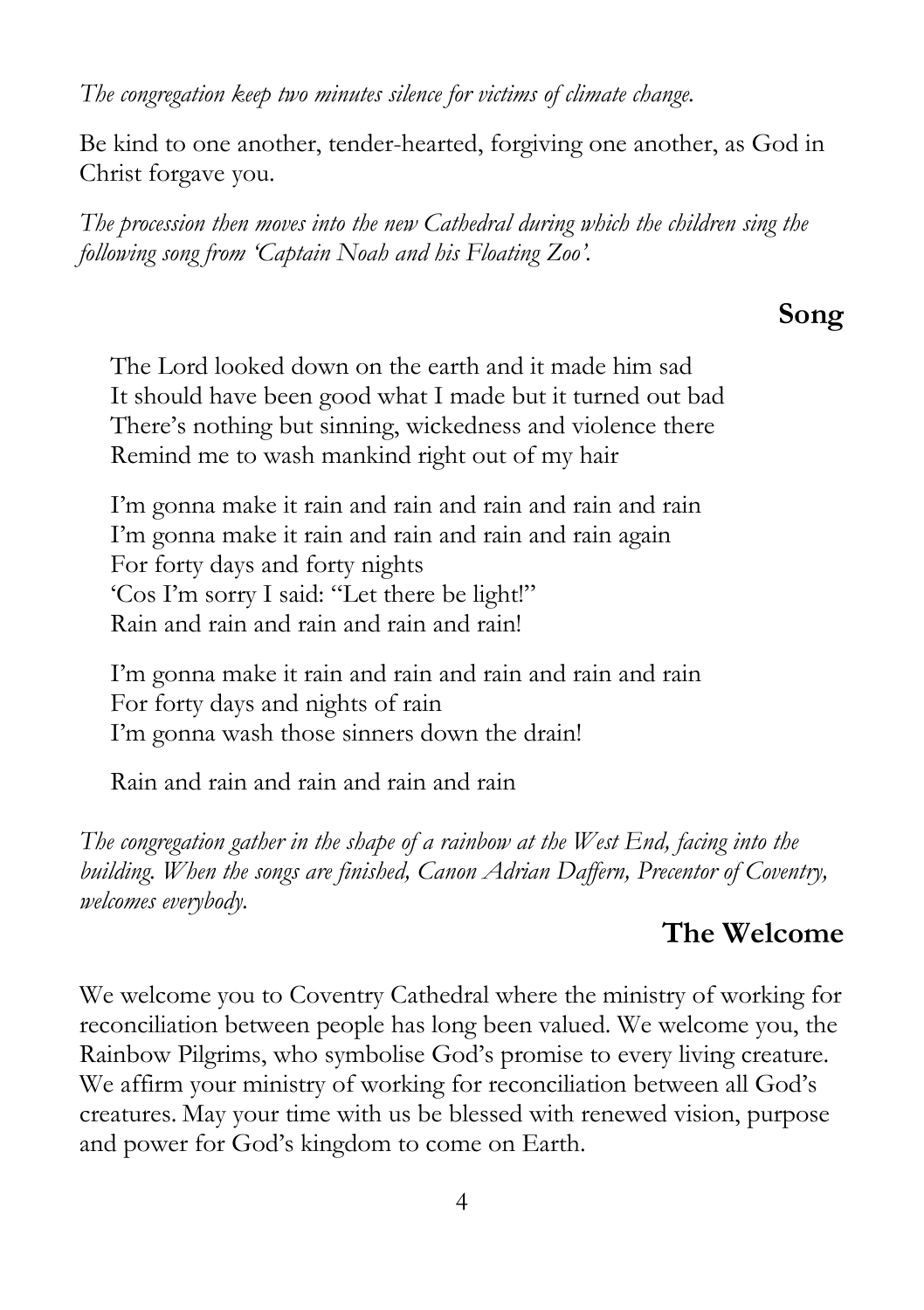*The children and congregation moves to the chairs in the nave during the singing of the hymn.* 

> **All creatures of our God and King lift up your voice and with us sing alleluia, alleluia. O burning sun with golden beam, and silver moon with softer gleam,**  *Now praise him, now praise him, alleluia, alleluia, alleluia.*

 **O rushing wind that is so strong, and clouds that sail in heaven along, now praise him, alleluia. O rising morn, in praise rejoice, and lights of evening, find a voice;**  *Chorus* 

 **O flowing water, pure and clear, make music for your Lord to hear, alleluia, alleluia. O fire so masterful and bright, giving to all both warmth and light,**  *Chorus* 

 **Dear mother earth, who day by day unfolds rich blessings on our way, now praise him, alleluia. The flowers and fruits that bloom and grow, let them his glory also show:**  *Chorus*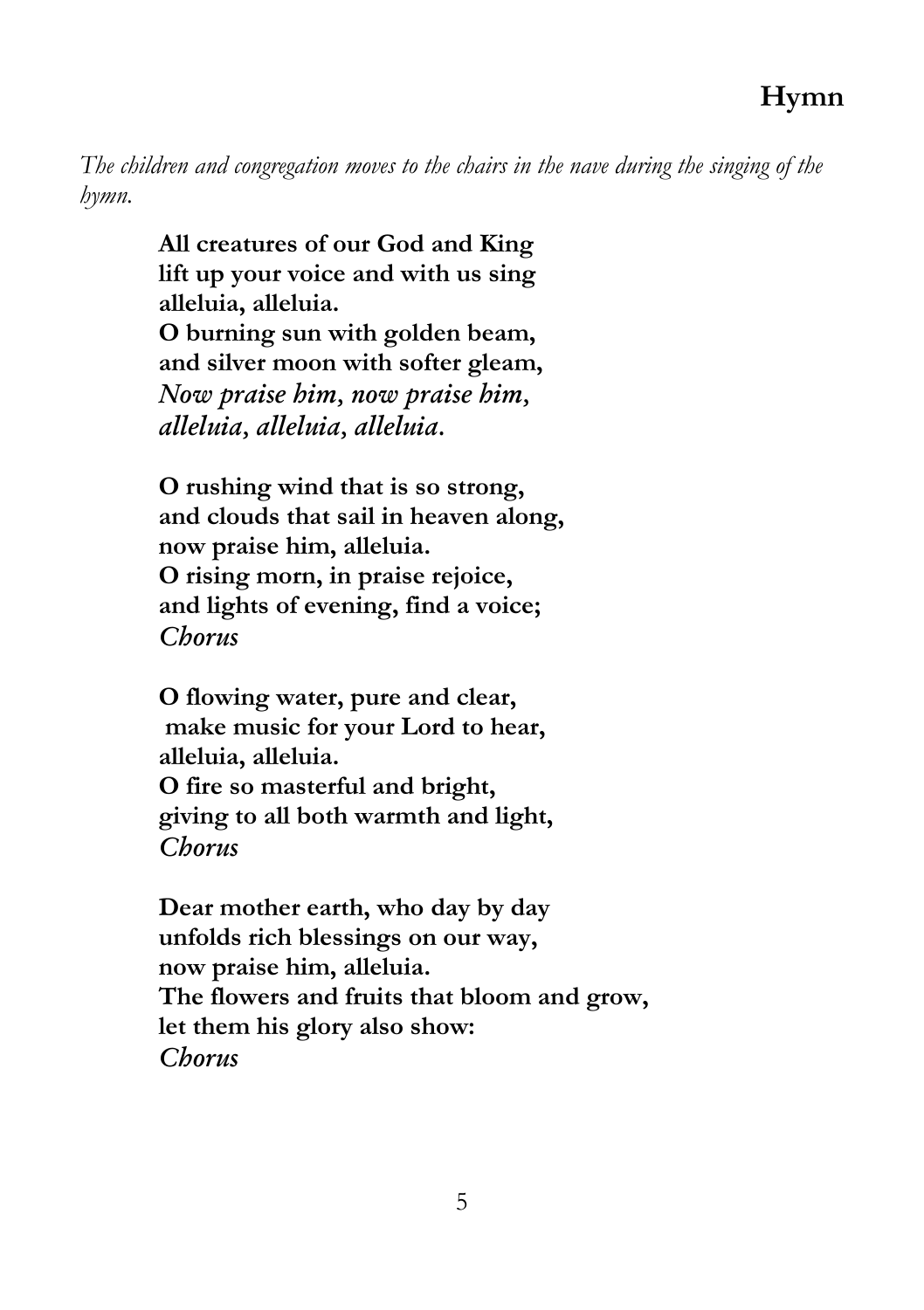**Let all things their Creator bless, and worship him in humbleness; now praise him, alleluia. Praise, praise the Father, praise the Son, and praise the Spirit, Three in One;**   *Chorus* 

*William Henry Draper (1855-1933) based on Laudato si, O me signore Francis of Assisi's Canticle of the Sun* 

*Everyone SITS for the introduction by Bishop John Oliver* 

### **The Introduction**

'How many are your works O Lord, in wisdom you have made them all'. With these words the Psalmist was moved to praise God for the wonder of all creation, including the climate of our planet which makes life possible. In our time, however, we are experiencing unprecedented climate change caused by our own behaviour. This has consequences for all life on earth. The rainbow reminds us of the covenant between God and all living creatures. In the story of Noah, God promised never again to flood the earth. This time it is humans in the developed world who are causing floods and storms through our use of fossil fuels and the release of greenhouse gases. We have gathered to pray that all humans will join in the 'Rainbow Pilgrimage' to change the way we live. It is up to us, with the power of God's Spirit, to reverse the damage we have caused.

*Everyone remains SEATED for* 

**The Reading**  *Read by Jo Rathbone, Coventry Diocesan Environment Officer* 

God said, 'This is the sign of the covenant that I make between me and you and every living creature that is with you, for all future generations: I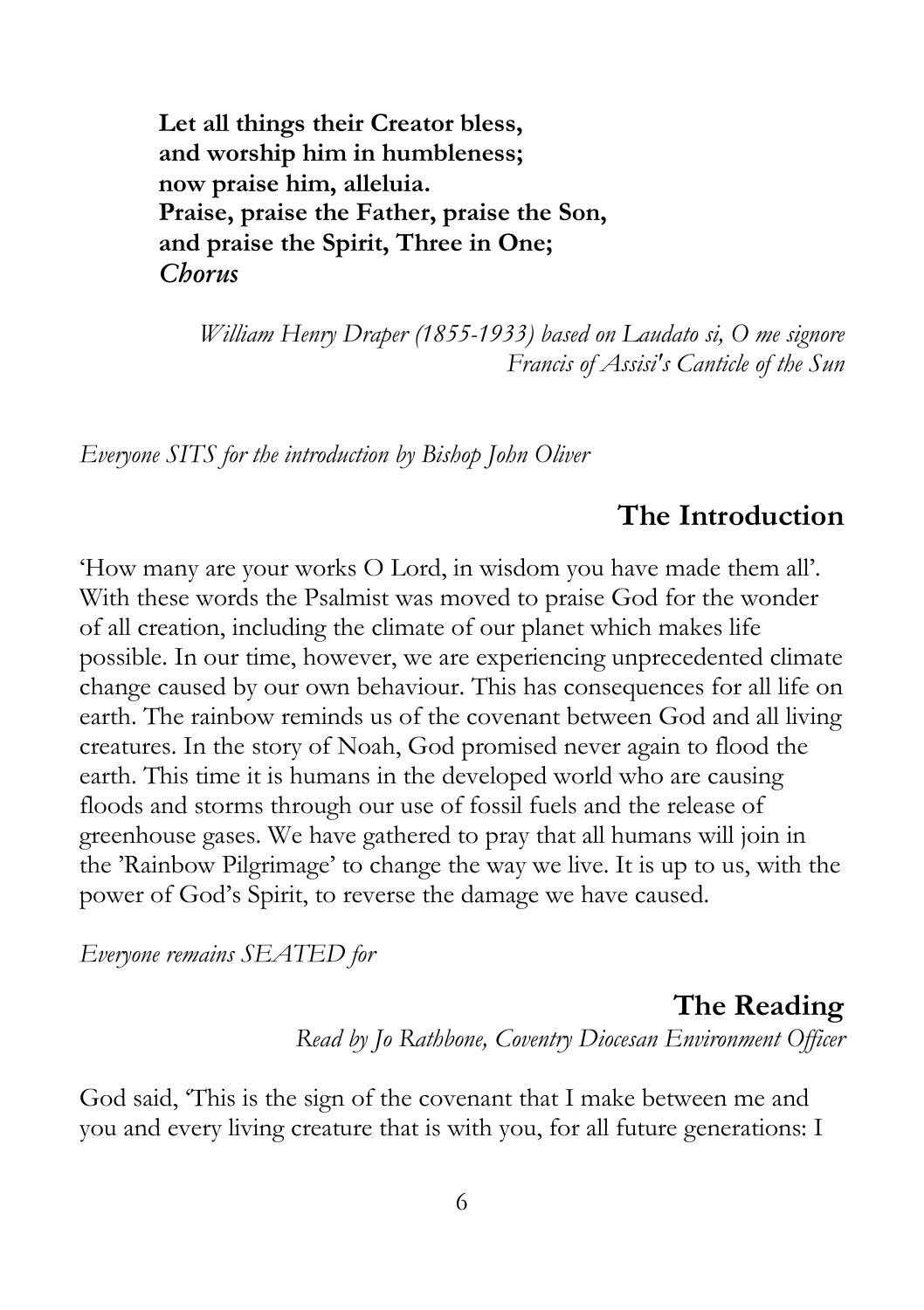have set my bow in the clouds, and it shall be a sign of the covenant between me and the earth.

When I bring clouds over the earth and the bow is seen in the clouds, I will remember my covenant that is between me and you and every living creature of all flesh; and the waters shall never again become a flood to destroy all flesh. When the bow is in the clouds, I will see it and remember the everlasting covenant between God and every living creature of all flesh that is on the earth.' God said to Noah, 'This is the sign of the covenant that I have established between me and all flesh that is on the earth.'

*Genesis 9.12-17*

#### *The children sing the following song from 'Captain Noah and His Floating Zoo'*

It looks like rain - now won't that just be jolly! It looks like rain – you know, I thought it would! It looks like rain – I must go and get my brolly A short, sharp shower will do the flowers good! It looks like rain In fact it's really pouring It looks like rain The ground has turned to mud! It looks like rain – can you hear the river soaring? I shouldn't be surprised if it was going to flood!

And now it's round my ankles And now it's round my knees And some are on the rooftops And some are climbing trees

Oh God forgive me please! Oh God forgive me please!

It looks like the sea is rising like a fountain It looks like *HELP!!*  I'm making for the mountain It looks like *AAH!!*  The world's a brimming jug! The water's round my shoulders and I'm *GLUG, GLUG, GLUG!*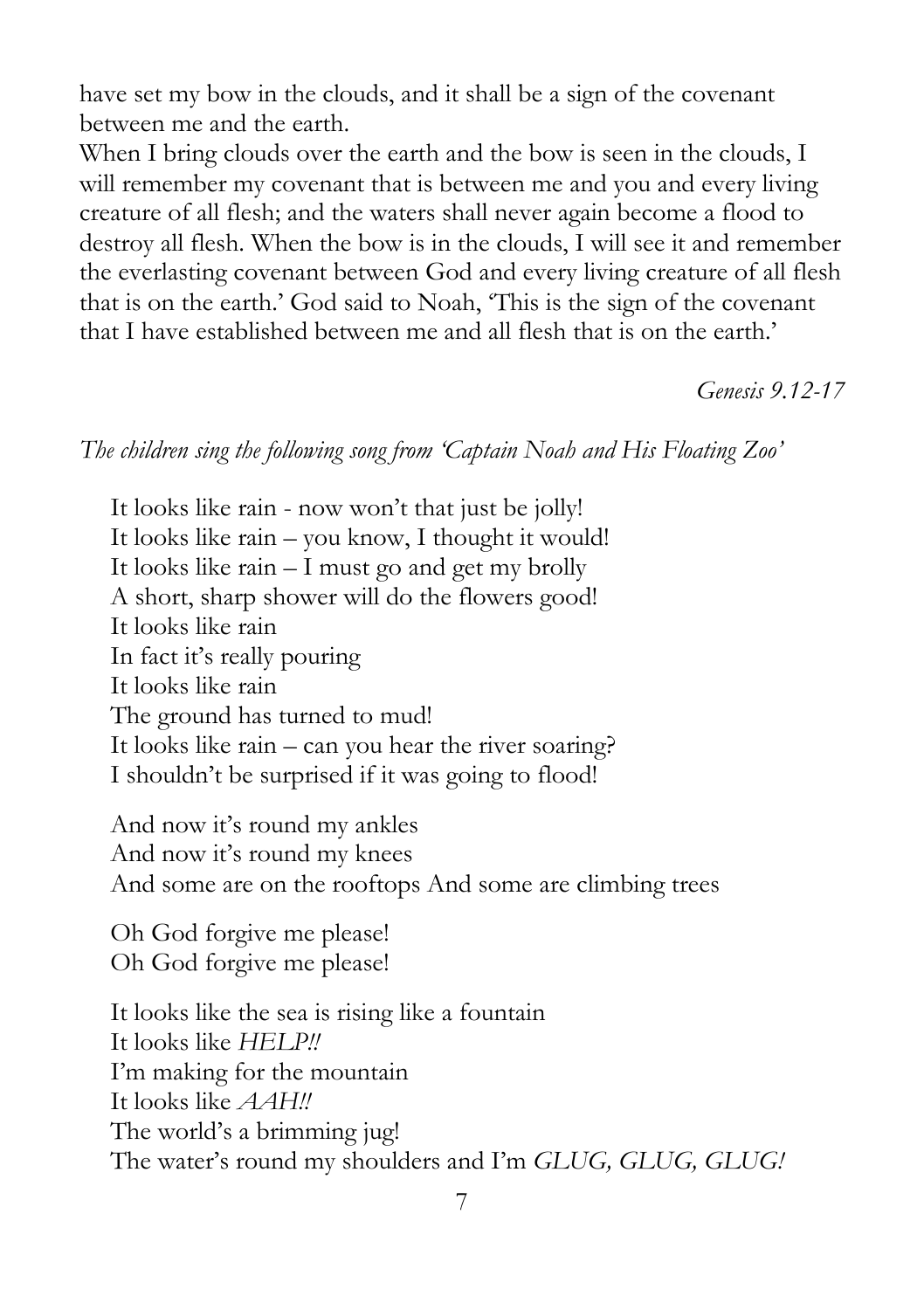Glugugugugugugugugug! Glug! Glug!

*Everyone STANDS for* 

# **A Call to Penitence and Reconciliation**

*(based on 'Creation Festival Liturgy' at Coventry Cathedral in 1988)* 

Father forgive us, for we knew not what we did. **We, the children of God, Cry aloud to you, Lord our God. Free us from sin and guilt to be truly your people. Free us to praise you and live in your way forever.**

Forests grew and died, and grew again, while under the Earth a treasure of fuel was laid. Your people grew in skill and curiosity and unearthed the secret carbon heritage of the forests. We tamed fire in our engines to increase our comfort and mobility. We have been tempted to take these benefits to ourselves, to live a life where you could no longer find us. **Father forgive us, for we knew not what we did.** 

Creator of all, the hymn of creation has become the cry of the world. Like Adam and Eve in the garden, we hide ourselves in shame. Yet, just as you came to them and asked them lovingly, 'Where are you?', so you come to us today and lovingly ask us, 'Where are you?' We are here Lord, seeing ourselves as the centre of your world, and blind to the fact that you are the centre of all your creation.

#### **Father forgive us, for we knew not what we did.**

We are here, Lord, destroying in a few years the mighty works of aeons, so that we may be comfortable as we prepare catastrophe. We are here Lord, exposing the poor to a fragile future, threatening the livelihoods of our children, and driving animals and plant life to extinction.

### **Father forgive us, for we knew not what we did.**

**Now we know;** 

**Hear our cry for help to change our ways.**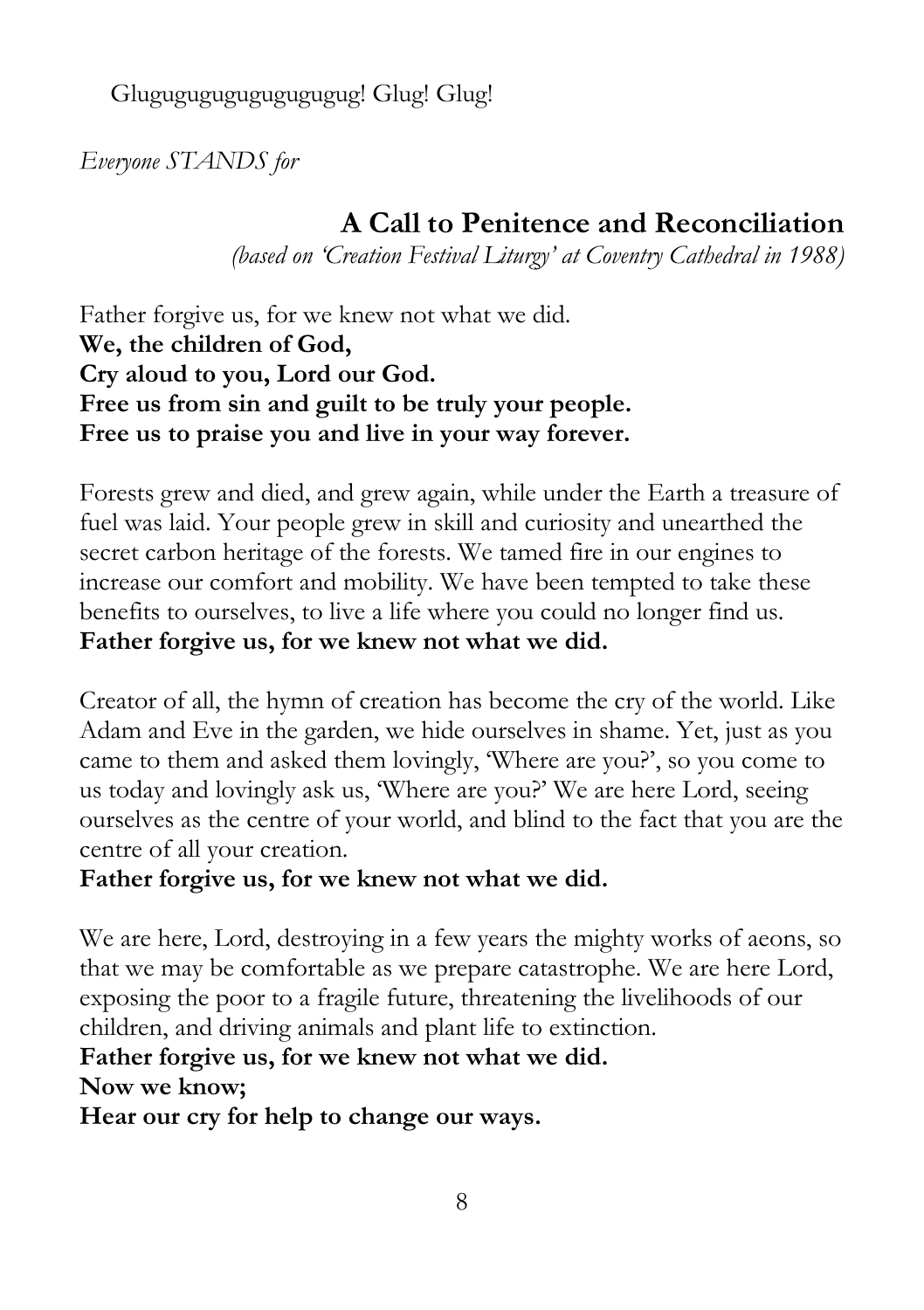Creator of the mighty trees, the broad oceans, the atmosphere, the earth, and all that lives, forgive us and reconcile us to you. Let us remake this world in the love and compassion of the One who makes all things new, who is the Alpha and the Omega, the Beginning and the End.

**We, the children of God, cry aloud to you, Lord our God. Restore, reconcile and re-equip us to live in harmony with all creation, and to be signs to each other and to the world of your kingdom come on Earth.** 

*Everyone SITS for* 

**A Reflection**  *by Bishop John Oliver* 

*Everyone STANDS for* 

# **Prayers of Response and Resolution**

*These are based on the four creatures in the tapestry surrounding Christ representing Startled Awe, Crouching Intellect, Humble Toil and Proud Energy* 

Glory be to you O Christ – Saviour of the world. To you all creatures bow in awe and praise and thanksgiving. You reconcile all things on earth and heaven. Your loving presence fills the whole universe. Grant us power to grasp how wide and long and high and deep is the love of Christ.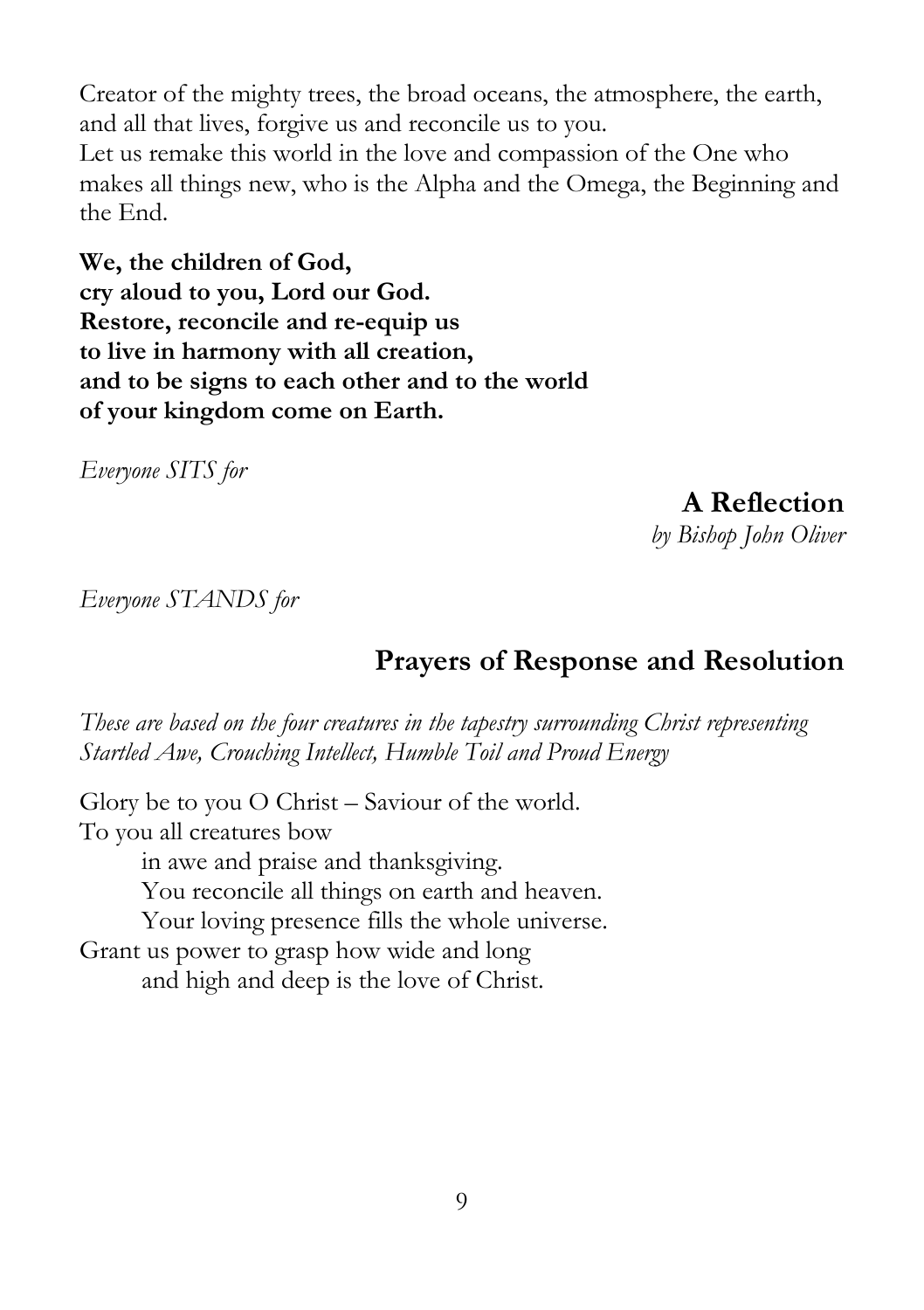

Glory be to you O Christ – Saviour of the world.

Teach us to use our civilisation's collective learning in your service.

You taught your disciples to live simply, yet joyfully together.

You formed their thinking through your stories and example.

Grant us power to use our intellects with wisdom to cut our use of energy and live more simply, and to share our technology and resources in humility and love with all God's children.

#### **Alleluia, alleluia, alleluia, alleluia!**

Glory be to you O Christ – Saviour of the world. As the Word made flesh you worked as a carpenter You shaped wood with tools at a bench in Nazareth You learned the skills of a craftsman and used the technology of your day. Grant us power as we work to harness the wind and sun, waves and rivers To bring light and power without damage to your world.

#### **Alleluia, alleluia, alleluia, alleluia!**

Glory be to you O Christ – Saviour of the world. As God's Word you were there at the beginning of space and time, when energy pulsated through matter when the sun's rays lightened the darkness when the seas and rivers first flowed and the winds rushed over the face of the oceans. Grant us power to share and use this energy wisely.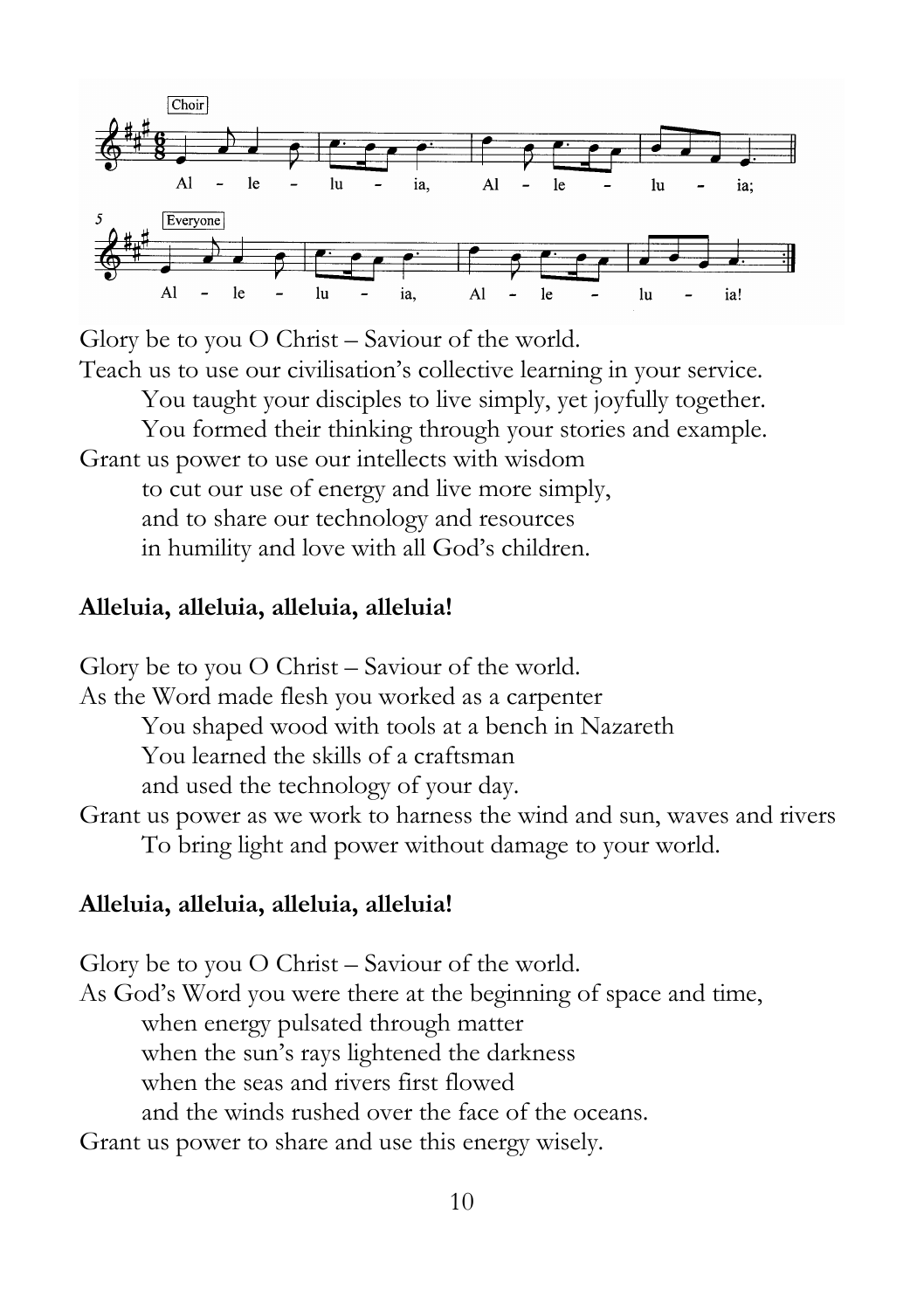#### **Alleluia, alleluia, alleluia, alleluia!**

*Everyone SITS for* 

**Mission Talk** 

*given by David Hallman of the World Council of Churches* 

*Everyone remains SEATED for this song, from Captain Noah and his Floating Zoo', sung by the children* 

**Song** 

Oh what a wonderful scene The rainbow overhead Violet, indigo, blue and green Yellow, orange and red!

SOLO This is my promise to you The rainbow overhead Violet, indigo, blue and green All the colours that lie between

> Violet, indigo, blue and green Yellow, orange and red!

ALL (2parts) Oh what a wonderful scene The rainbow overhead Violet, indigo, blue and green Yellow, orange and red!

You'll see the rainbow in the sky, You'll know God's words are true; Go forth! Increase! And multiply! By two by two by two by two ..........!!!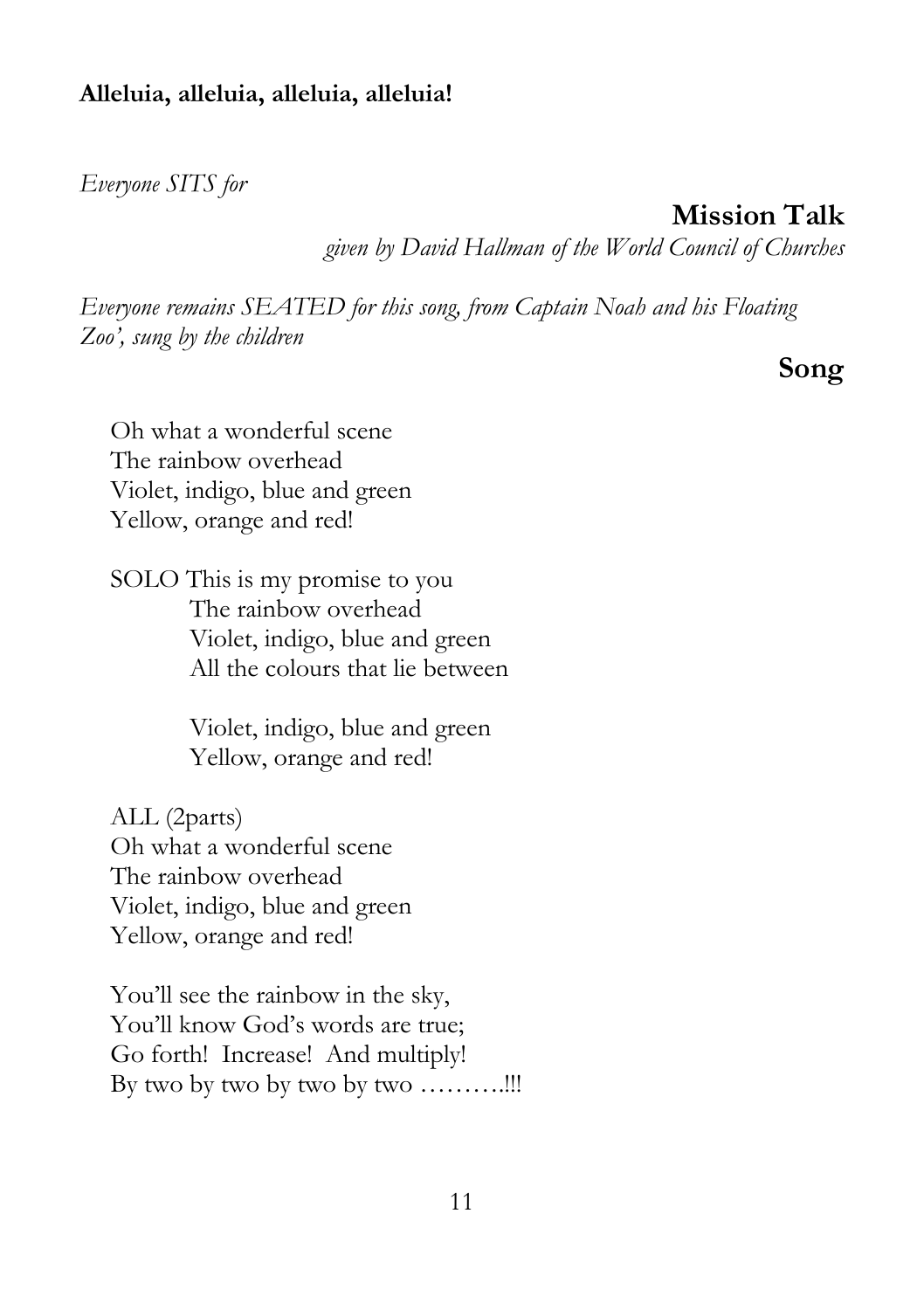*Everyone remains SEATED for*

# **Explanation of Operation Noah**

*given by Paul Bodenham, trustee of Christian Ecology Link* 

*Everyone STANDS to sing* 

# **Hymn**

*During this hymn the procession of climate change covenants and the gifts of water and earth take place* 

 **For the fruits of all creation, Thanks be to God; For these gifts to every nation, Thanks be to God; For the ploughing, sowing, reaping, Silent growth while we are sleeping, Future needs in earth's safe-keeping, Thanks be to God.** 

 **In the just reward of labour, God's will is done; In the help we give our neighbour, God's will is done; In our world-wide task of caring For the hungry and despairing, In the harvests we are sharing, God's will is done.** 

 **For the harvests of the Spirit, Thanks be to God; For the good we all inherit, Thanks be to God; For the wonders that astound us,**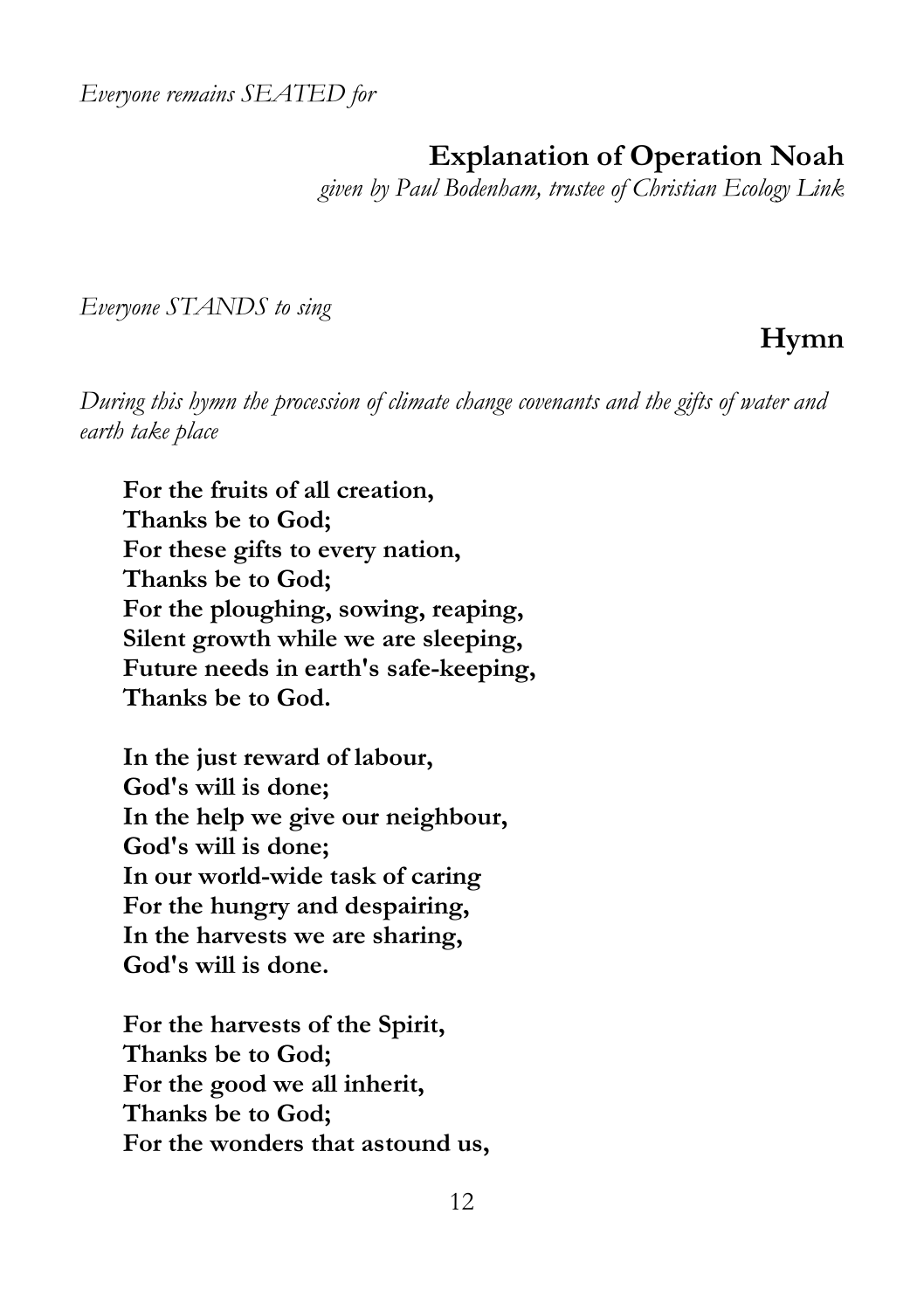**For the truths that still confound us, Most of all that love has found us, Thanks be to God.** 

> *Fred Pratt Green (1903-2000) © 1970 Stainer & Bell Ltd.*

*Everyone SITS for the following prayers* 

# **The Offertory Prayer**

*Bishop John introduces this prayer* 

**Lord God of all creation We offer back to you these gifts of earth and water on which all life depends. We offer to you the climate covenants made today. O God, you keep your promises. Help us by the power of the Holy Spirit to keep the solemn promises we have made. Amen.** 

### **The Rainbow Prayer for Operation Noah**

*Bishop John says*  Creator God, how deep are your designs! You made a living earth, cloud, rain and wind, and charged us with their care.

**We confess that the way we live today is changing the climate, the seas and the balance of life dispossessing the poor and future generations. Build our lives into an Ark for all creation, and, as you promised Noah never to repeat the Flood,**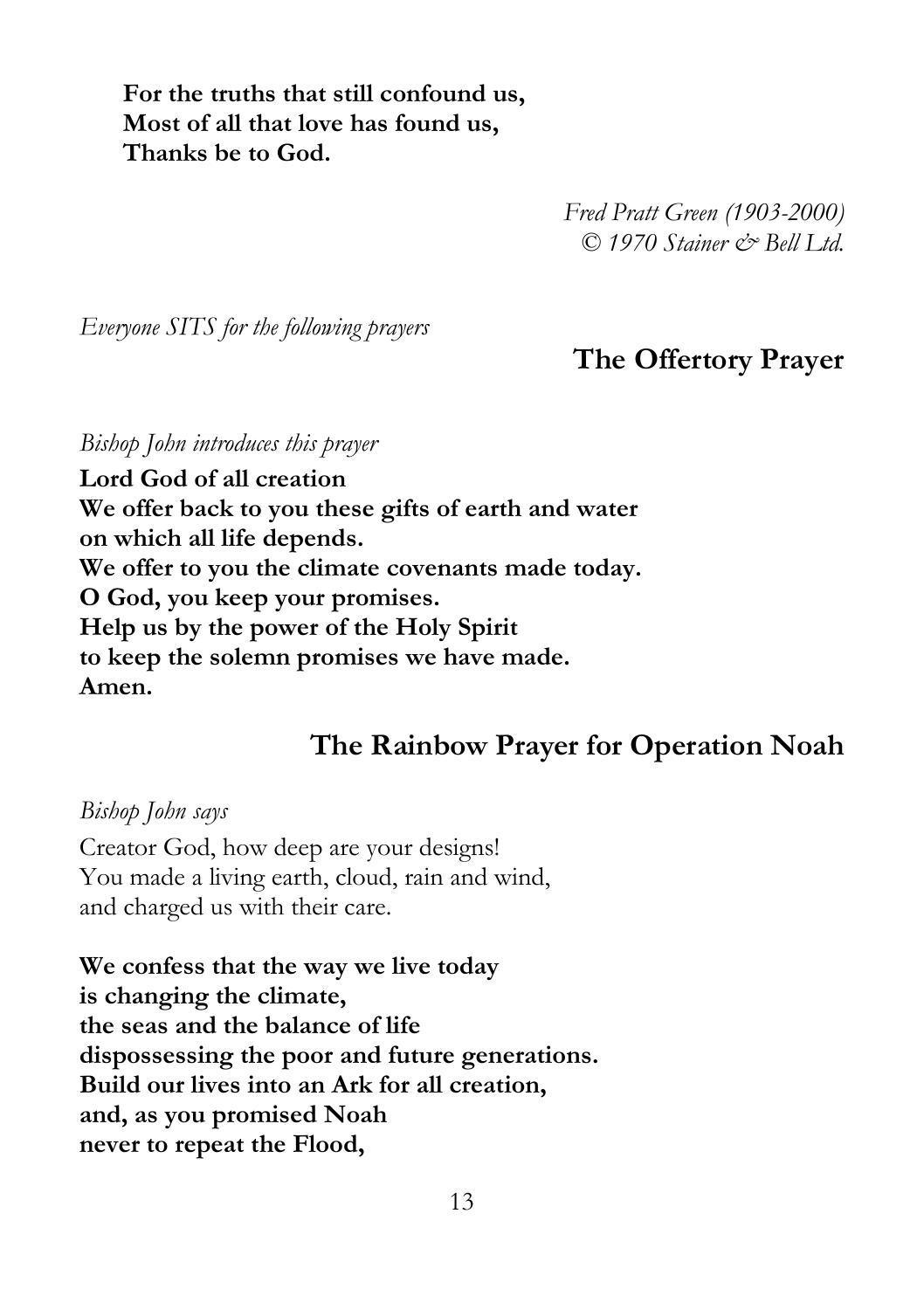**so makes us heralds of a new rainbow covenant: choosing life for all that is at risk – for creation, for neighbours near and far.** 

**The Lord's Prayer** 

*Bishop John says* 

Let us pray to the Father in the words our Saviour gave us.

**Our Father, who art in heaven, hallowed be thy name: thy kingdom come; thy will be done; on earth as it is in heaven. Give us this day our daily bread. And forgive us our trespasses, as we forgive them that trespass against us. And lead us not into temptation; but deliver us from evil. For thine is the kingdom, the power and the glory, for ever and ever. Amen.** 

*Everyone STANDS* 

### **The Commissioning**

In the seas and the rain, God bestowed on Earth the gift of water, so that his creation could flourish into life.

Through the waters of baptism, God beckons us to a new creation, so that we may share in a life beyond life. Today, by water also, including this water here,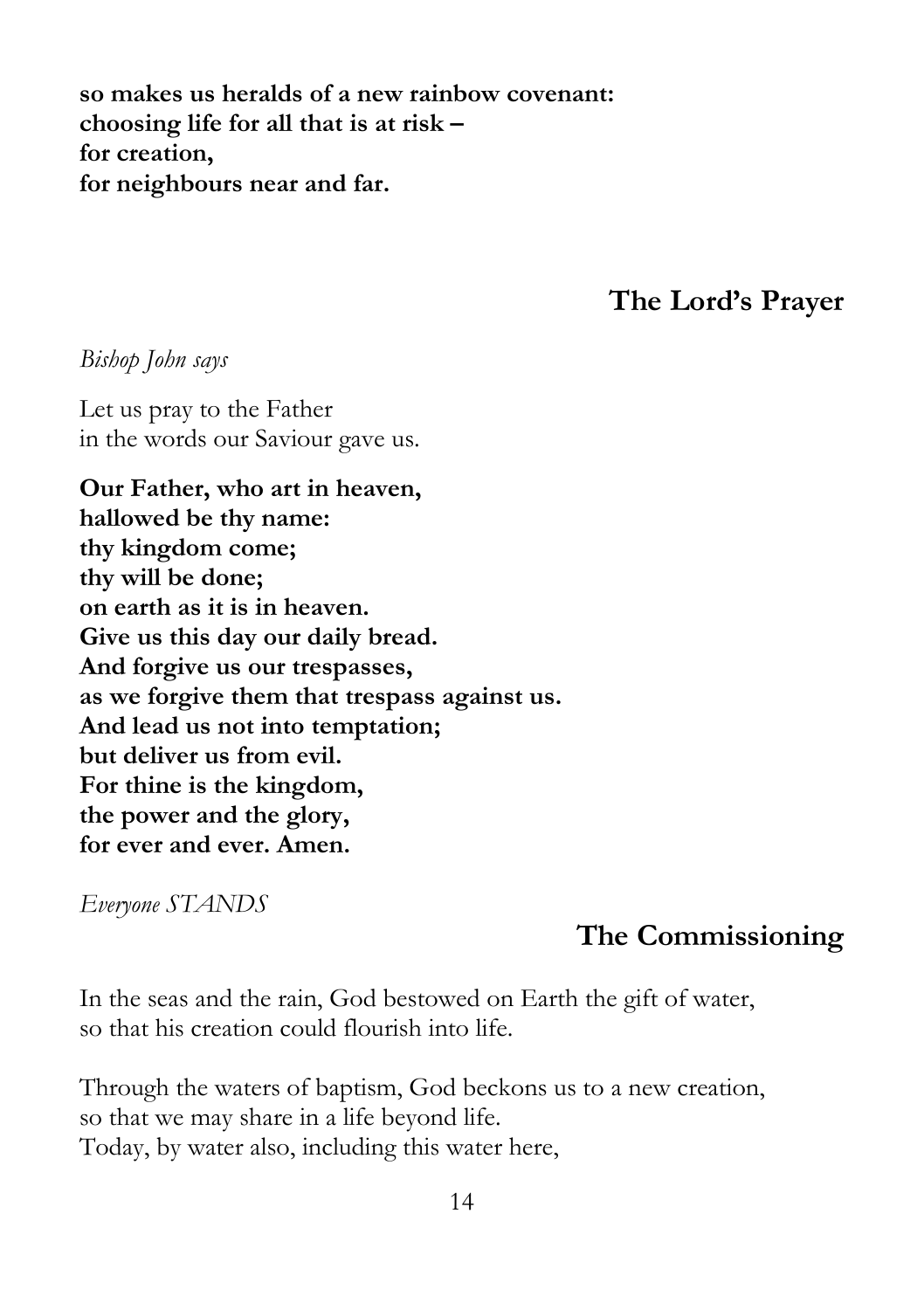may the Covenant which we have made be sealed, and creation renewed and restored to God's eternal purposes. And may this water be a blessing to us as we set out from here to lead our peoples in the world's Rainbow Pilgrimage.

*Bishop John, led by stewards holding the collected Covenants and gifts, proceeds towards the West End sprinkling the congregation with water. The congregation turns as they pass, while singing the hymn.* 

## **Hymn**

*During this hymn the children and clergy process to the back of the Cathedral* 

**I, the Lord of sea and sky, I have heard my people cry. All who dwell in dark and sin my hand will save. I who made the stars of night, I will make their darkness bright. Who will bear my light to them? Whom shall I send?**  *Here I am, Lord: Is it I, Lord? I have heard you calling in the night. I will go Lord, if you lead me I will hold your people in my heart.* 

**I, the Lord of snow and rain, I have borne my people's pain. I have wept for love of them. They turn away. I will break their hearts of stone, give them hearts for love alone. I will speak my word to them. Whom shall I send?**

**I, the Lord of wind and flame, I will tend the poor and lame. I will set a feast for them. My hand will save.**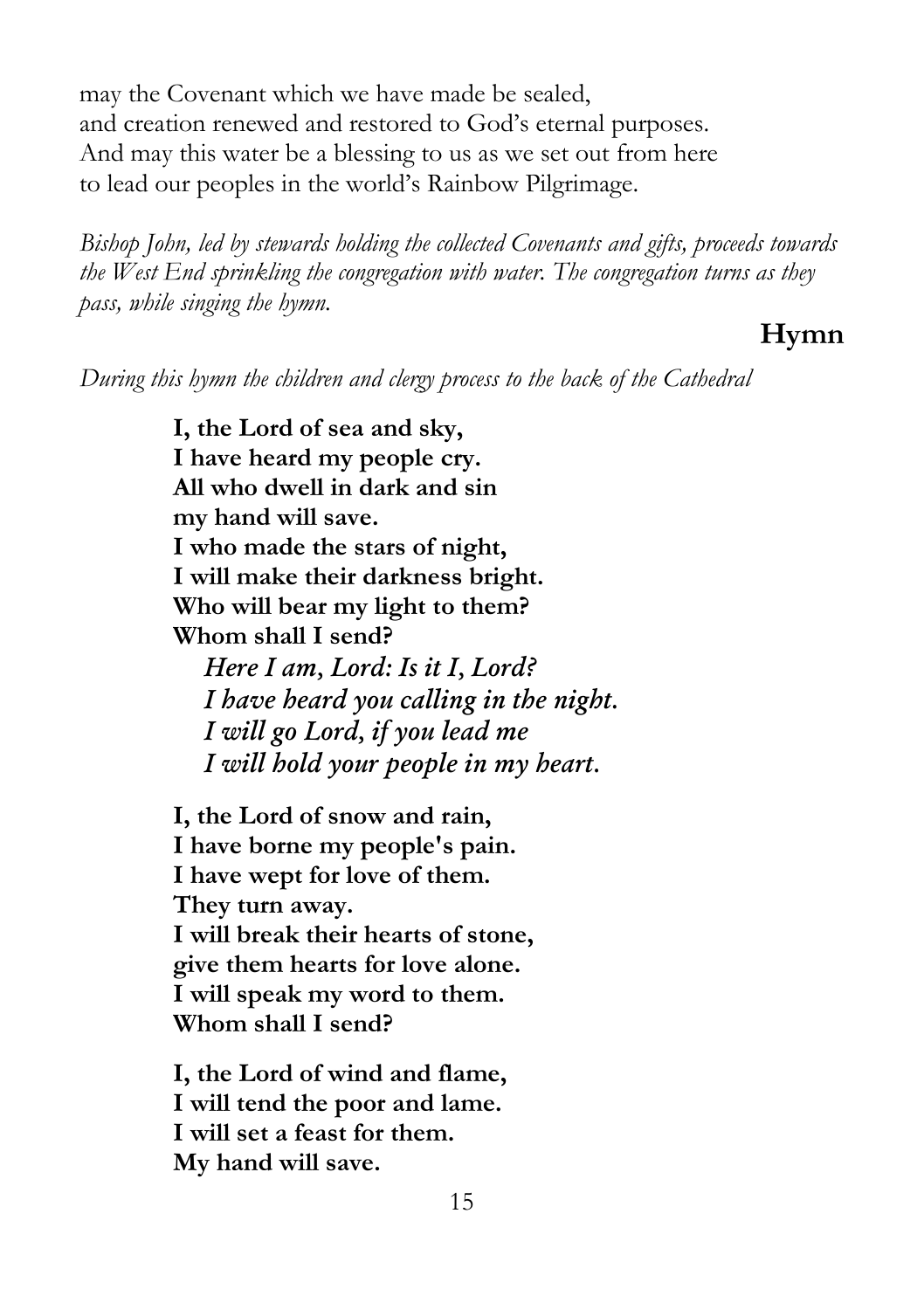**Finest bread I will provide till their hearts be satisfied. I will give my life to them. Whom shall I send?**

 *© 1981 Daniel L. Schutte*

*Bishop John gives the blessing from the West End of the Cathedral* 

# **The Blessing**

Go forth now to care for God's world. Use energy wisely. Share your knowledge. Sacrifice where necessary. Live in harmony with all creation. Go out into all the world as heralds of a new rainbow covenant and preach the good news to all creation. And the blessing of God Almighty, Father, Son and Holy Spirit, be with you all now and always. **Amen.** 

*The congregation departs. A retiring collection will be taken.* 

*We are grateful to Linda Wainscot and the children and staff of the following schools for their hard work in preparing for today's service:* 

Berkswell Church of England Primary School, Solihull Bilton Church of England Junior School, Rugby Dunnington Church of England Primary School, Nr Alcester Moreton Morrell Church of England Primary School, Nr Wellesbourne Salford Priors Church of England Primary School, Nr Alcester St Bartholomews Church of England Primary School, Coventry